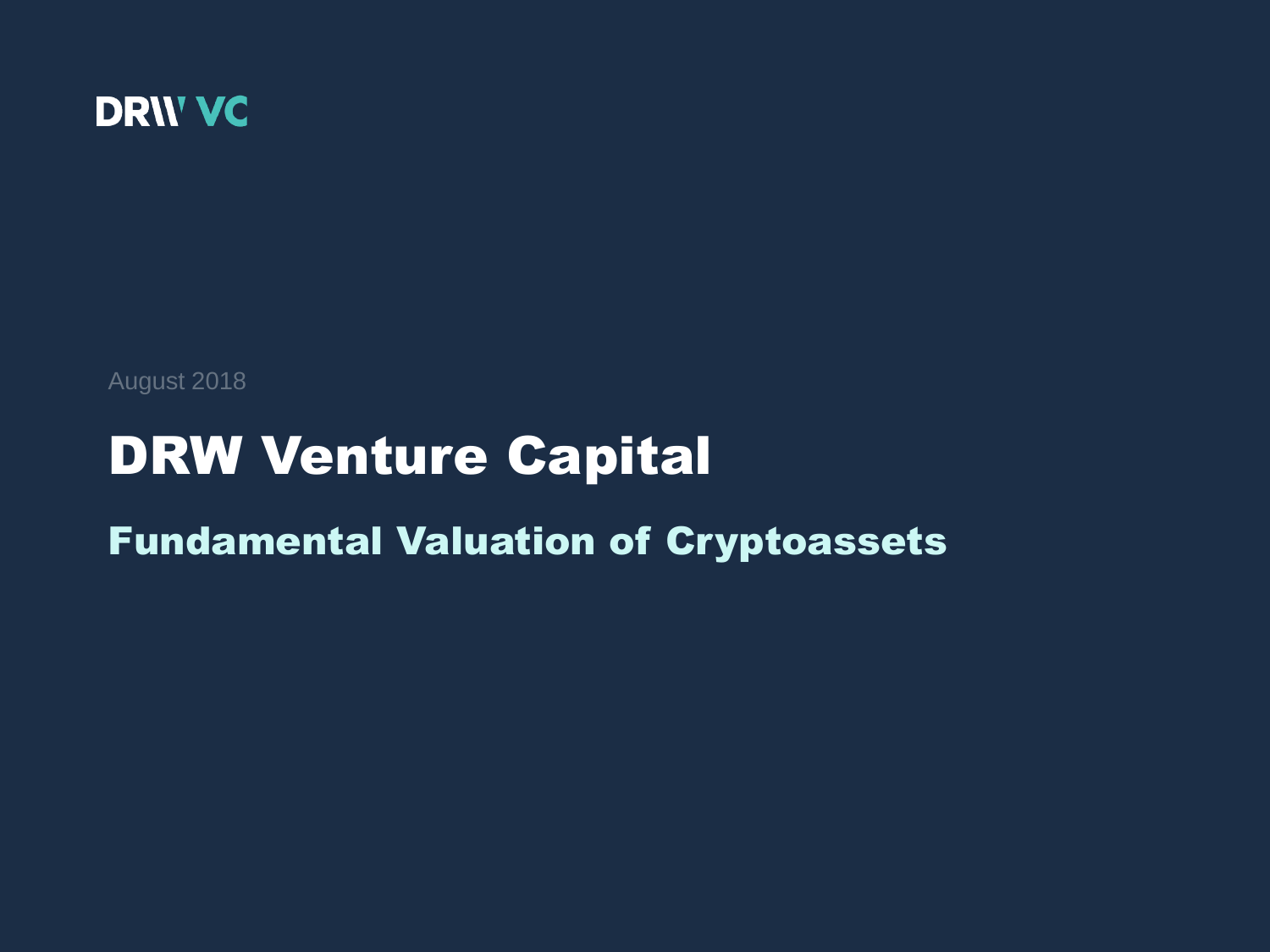# Generic Approaches to Valuation

Cryptoasset valuation applies specialized versions of traditional valuation methods

| Cost<br><b>Approach</b>          | • Based on the substitution principle that a reasonable buyer will not pay more for an asset<br>than it would cost to acquire or create an asset with comparable utility<br>• Business valuation: Typically involves adjusting balance sheet items to adjust assets and<br>liabilities to market values<br>• Cryptoasset valuation: Must consider cost to replicate code, which is trivial, and costs to<br>incentivize developer activity and other network effects, which may be material |
|----------------------------------|---------------------------------------------------------------------------------------------------------------------------------------------------------------------------------------------------------------------------------------------------------------------------------------------------------------------------------------------------------------------------------------------------------------------------------------------------------------------------------------------|
| <b>Market</b><br><b>Approach</b> | • Also based on the substitution principle, the market approach compares the subject asset<br>to similar assets, e.g. resulting in a ratio of value to an operating or financial metric<br>Business valuation: Publicly traded companies or acquisition transactions evaluated to<br>provide multiples such as EV / EBITDA or EV / revenue<br>• Cryptoasset valuation: Analogous multiples include network value to transactions (NVT) or<br>network value to Metcalfe (NVM) ratios         |
| <b>Income</b><br>Approach        | • Closest to pure theory, the income approach values an asset based on the present value<br>of all future benefits derived from owning the asset<br>• Business valuation: Dividends or other income streams are forecasted and discounted at a<br>market-based rate<br>• Cryptoasset valuation: Cryptoassets typically do not have income streams, so future<br>benefits are estimated based on expected utility value or the Fisher Equation, $MV = PT$                                    |

Note: See, for example, course materials for "BV201: Introduction to Business Valuation Part 1" prepared by the American Society of Appraisers, for a discussion of the three generic approaches to valuation

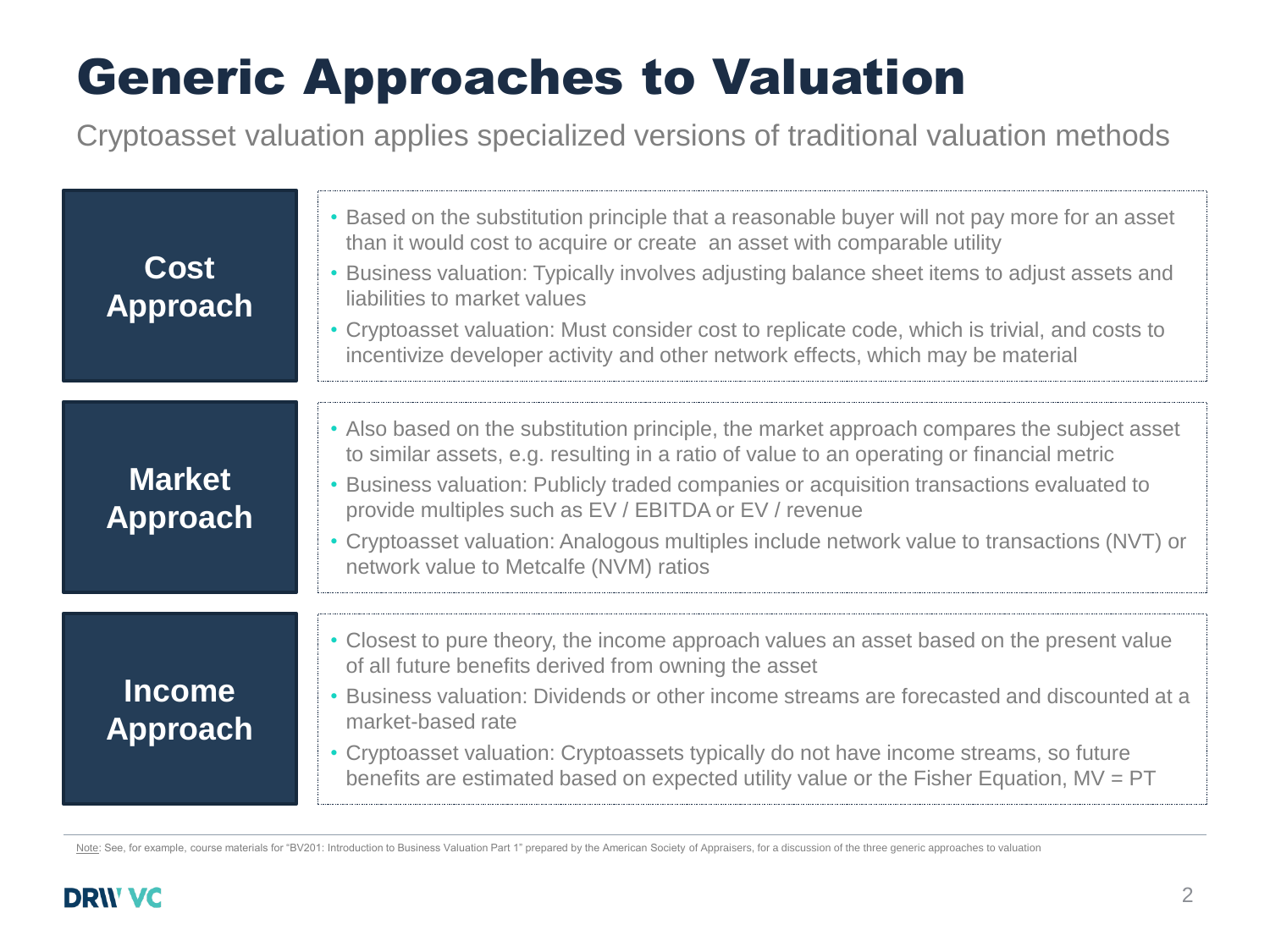## Valuation Context

Valuation process should coexist with pricing and strategic analyses

### **1. Pricing ≠ valuation**

- Price is driven by market mood/momentum, incremental information, and liquidity
- Value is driven by fundamentals, i.e. the ability to generate cash flow or provide utility
- There are different views on the persistence of gaps between price and value, but complete analysis should include both pricing and valuation metrics

### **2. Tokenized securities may use more traditional valuation methods**

- This presentation focuses on valuing tokens in three broad use cases: network backbone / virtual machine (e.g. Ethereum), distributed applications, and monetary stores of value
- Tokens representing ownership of a traditional asset, e.g. real estate or a percentage of company revenues, can be valued with the typical methods for the underlying asset

## **3. Valuation and strategic analyses are inextricably linked**

- Application of cost, market, and income approaches must also include a strategic evaluation of the project
- Analysis of market need, decentralization edge, community/developer activity, technical comparison to other blockchains, etc. will all impact valuation variables

Note: See, for example, <http://people.stern.nyu.edu/adamodar/pdfiles/country/valueversuspriceShort.pdf> for a discussion of price vs. value

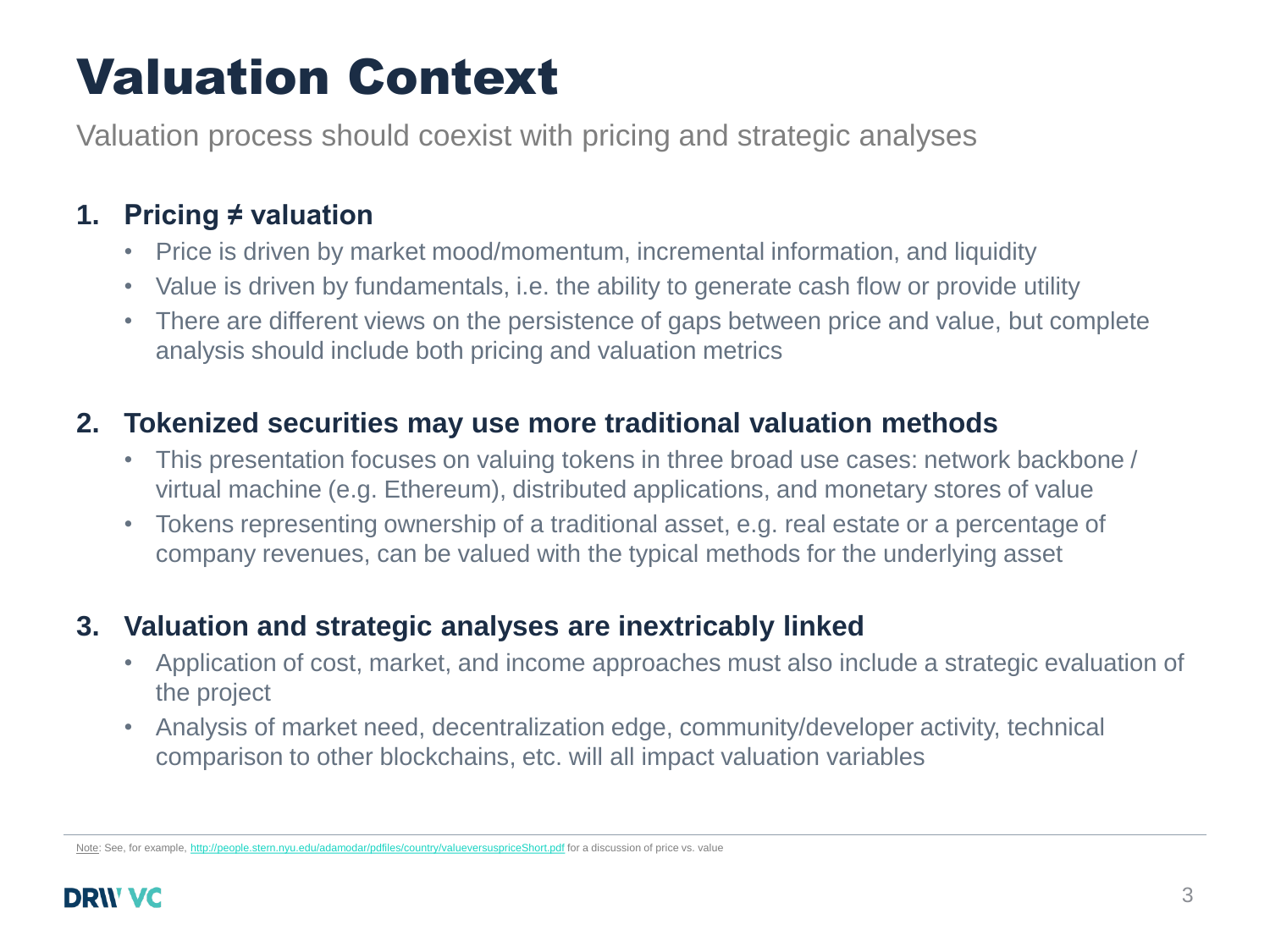

## Cost Approach

Cost to Replicate Crypto Project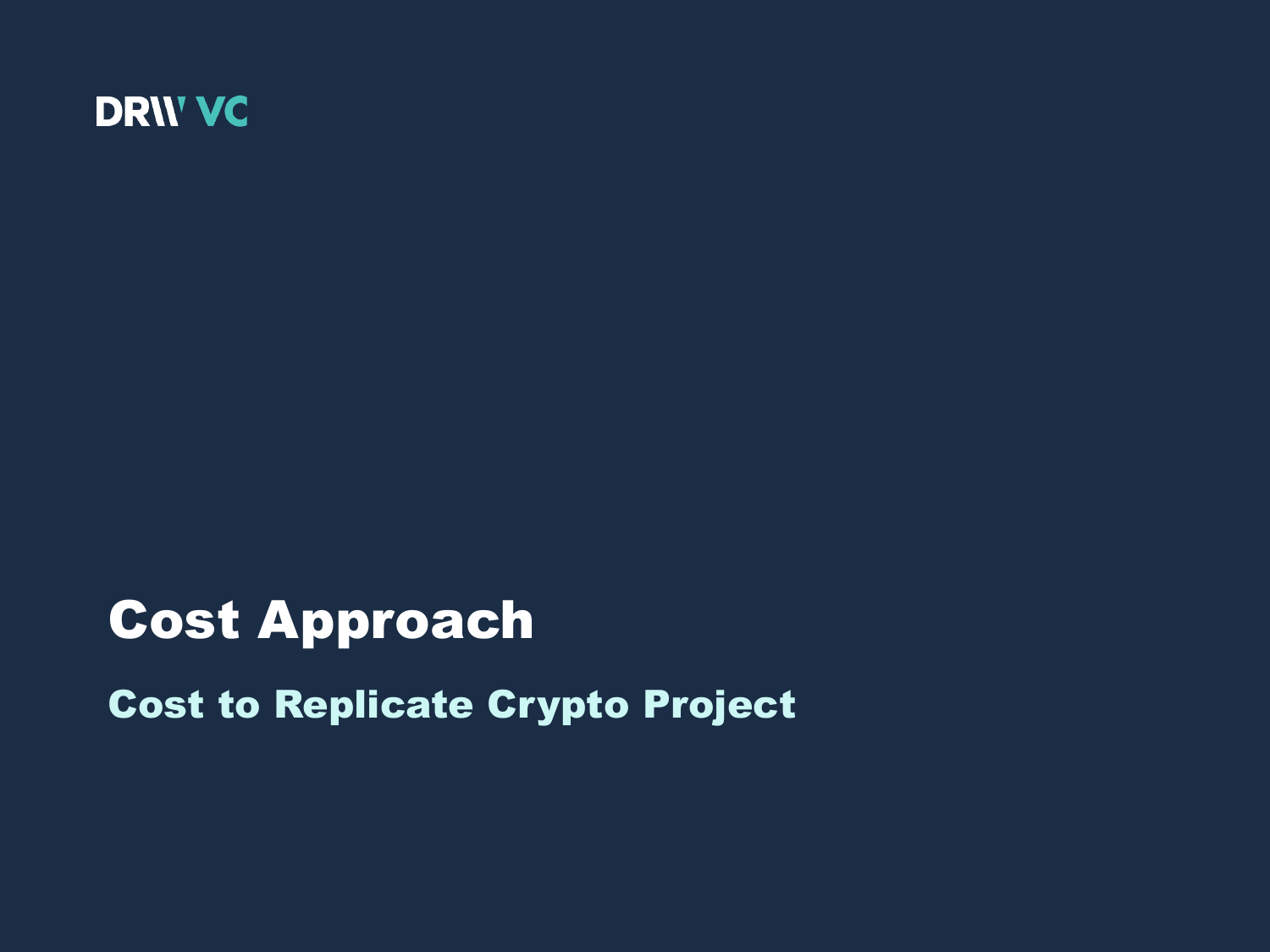# Cost Approach

## Cost approach is of limited use but highlights some sources of network value

- Cost approaches, also known as asset-based approaches, are based on the substitution principle that a reasonable buyer will not pay more for an asset than it would cost to acquire or create an asset with comparable utility
- In traditional assets, cost approaches can be particularly useful for valuing investments or real estate holding companies and businesses based on a liquidation scenario
- Cost approaches are more difficult to apply when intangible value is a greater portion of total value, which is often the case for crypto projects with network effects from developer communities, dApps built on a given platform, integrations with other services, etc.
- For this reason, cost approaches are not appropriate to valuing the vast majority of crypto projects

### **CASE STUDY**: Bitcoin Cash

• Bitcoin Cash was the result of an August 2017 hard fork of the Bitcoin network that increased block size and therefore transaction throughput

- At the time of the fork, anyone owning Bitcoin also owned the same number of Bitcoin Cash coins
- Despite technical similarities and the same initial coin distribution, Bitcoin Cash has traded at less than 25% of the price of Bitcoin, averaging ~0.1258 BTC/BCH
- Bitcoin Cash illustrates that although cost to fork a project is low, it is difficult to replicate the network effects derived from a community of developers, miners, etc.

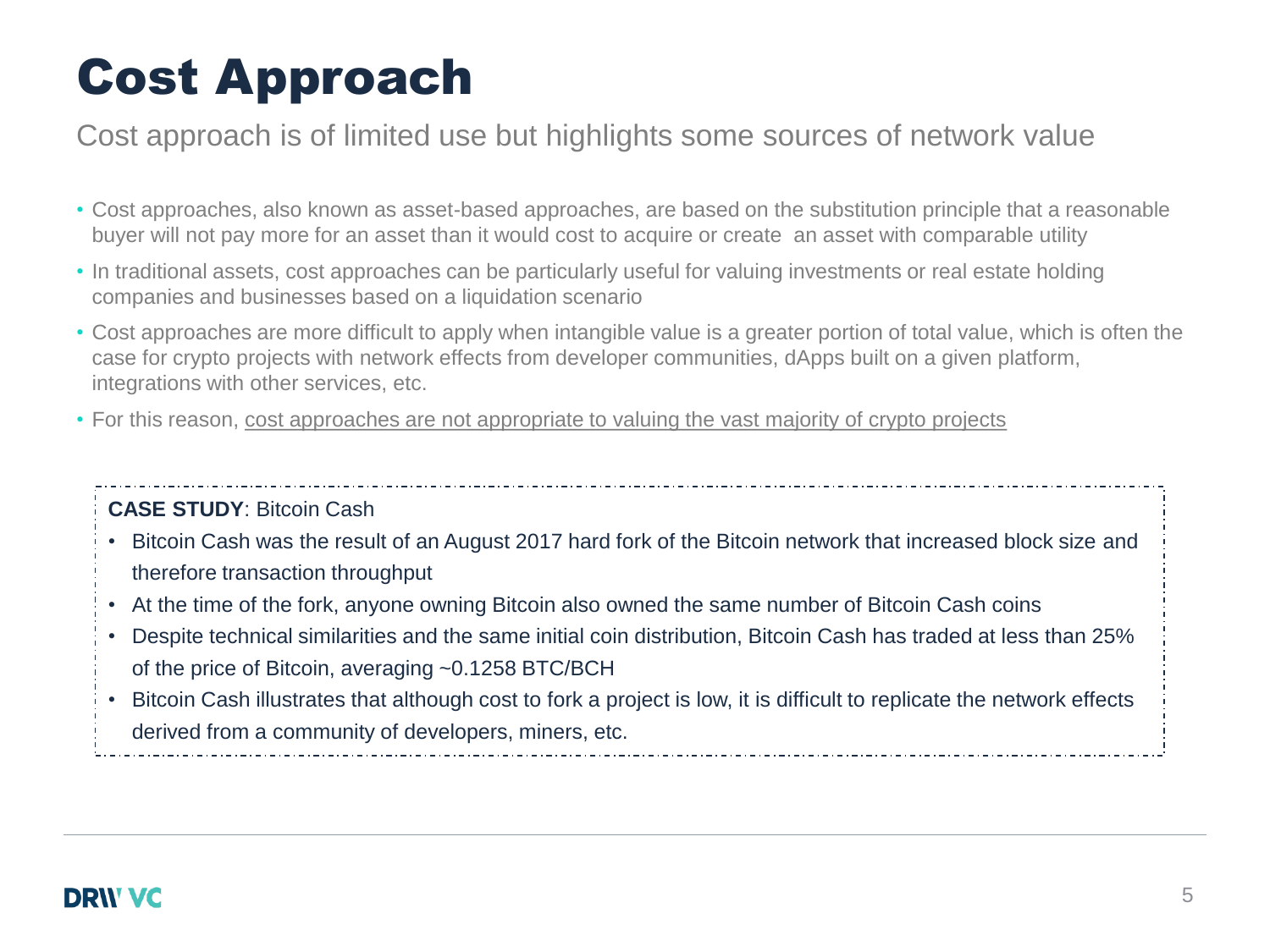

# Market Approach Cryptoasset Ratio Analysis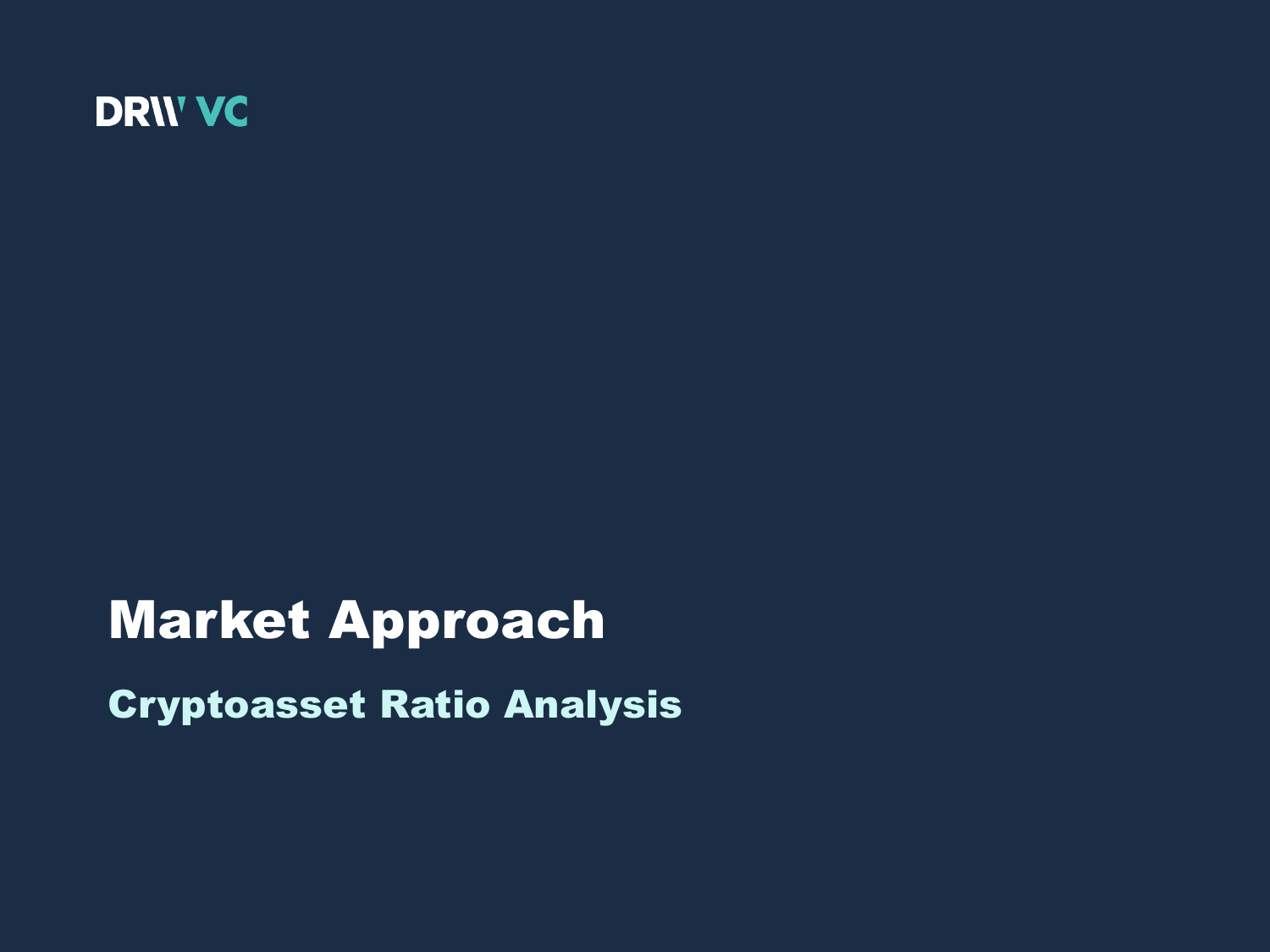# Cryptoasset Ratio Analysis

Compare relative network values based on readily observable value drivers

### • **Overview**

- Market approaches are based on the substitution principle and rely on comparing network value / market cap to readily observable value drivers for other cryptoassets or for the same cryptoasset over time
- Network value to transactions (NVT) is the most commonly discussed ratio for valuing cryptoassets, and network value to Metcalfe (NVM) provides another indication of value

### • **Advantages**

- Direct method of valuation if similar assets can be found for comparison
- Ratio analysis relies on metrics that are generally observable

### • **Disadvantages**

- Can be difficult to find truly similar projects or to adequately adjust ratios to account for project differences
- Ratio analysis is less detailed and farther from pure theory than income approaches (although the two approaches should produce consistent results when properly applied)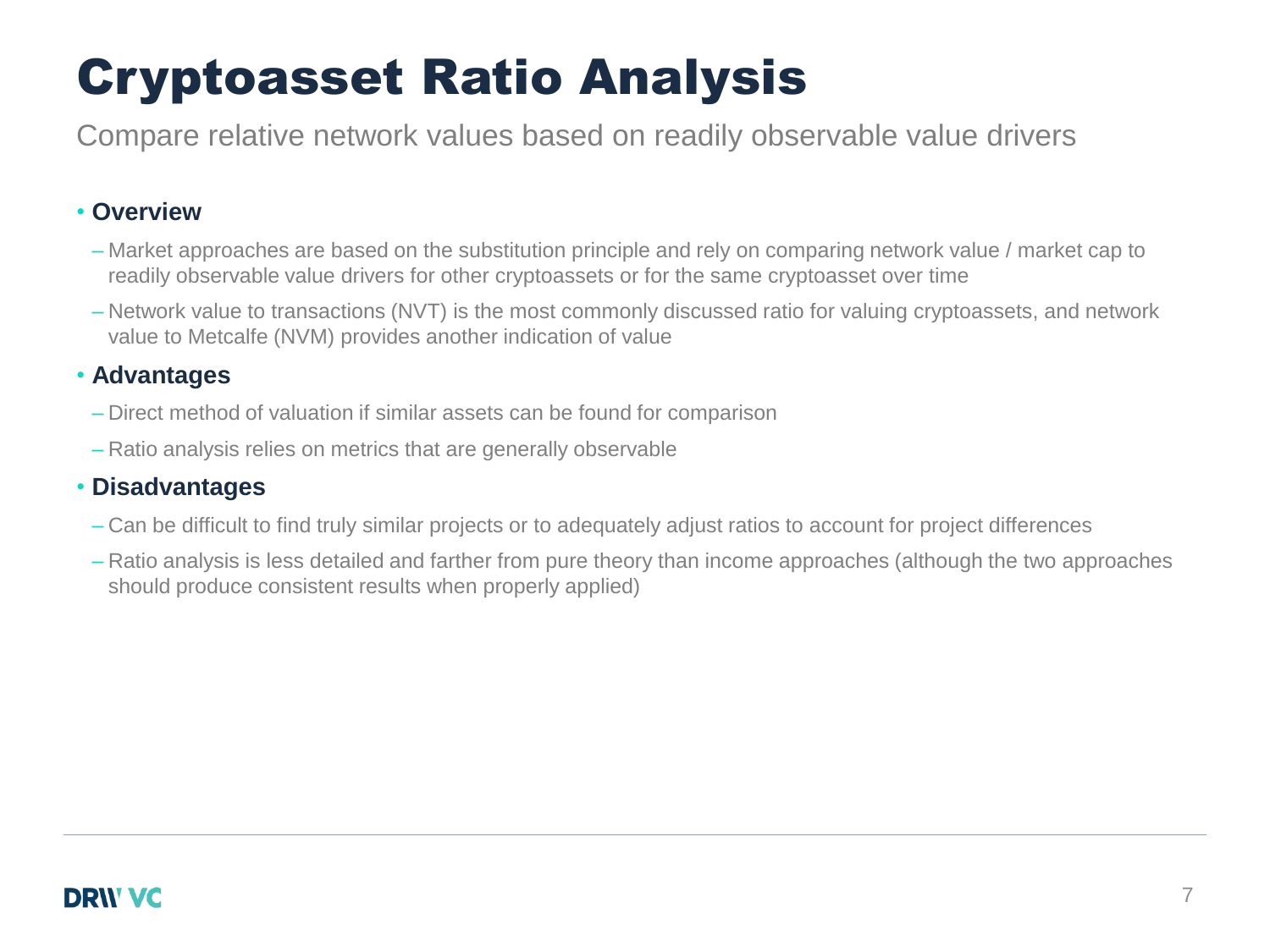## Network Value to Transactions (NVT) Ratio

NVT, inverse of velocity, uses transaction volume as indicator of fair network value

### **Definition & Theory**

- NVT = Network Value / Daily Transaction Value
- Equivalently, NVT is the inverse of velocity
- Although cryptoassets do not have earnings or revenues like companies, transaction volume is a proxy for the utility that users derive from the network

### **Adjustments**

- Transaction volume should exclude non-economic transactions, e.g. churn within exchanges
- On-chain, non-economic transactions may be material, but they are difficult to consistently separate from economic transactions
- Daily transaction volume is noisy, so it is often useful to smooth the metric with moving averages
- Calculating moving averages based on different time periods will affect the conclusions / utility of the metric
- Given the variety of possible adjustments, use the same source for comparisons across different cryptoassets



- 28-day MA NVT has averaged ~37 since May 2013
- BTC reached ATH of ~\$1,152 on December 5, 2013. NVT was elevated during subsequent 83% correction through January 2015, peaking at 121 in May 2014
- Following ATH in January 2018, NVT remains >1 SD above 2013-2018 average
- Above uses data from Coinmetrics.io, which adjusts volume to remove non-economic transactions

Sources: <https://woobull.com/introducing-nvt-ratio-bitcoins-pe-ratio-use-it-to-detect-bubbles/>,<https://medium.com/cryptolab/https-medium-com-kalichkin-rethinking-nvt-ratio-2cf810df0ab0>, [https://coinmetrics.io,](https://coinmetrics.io/) https://cointroducing-adjusted-estimates/

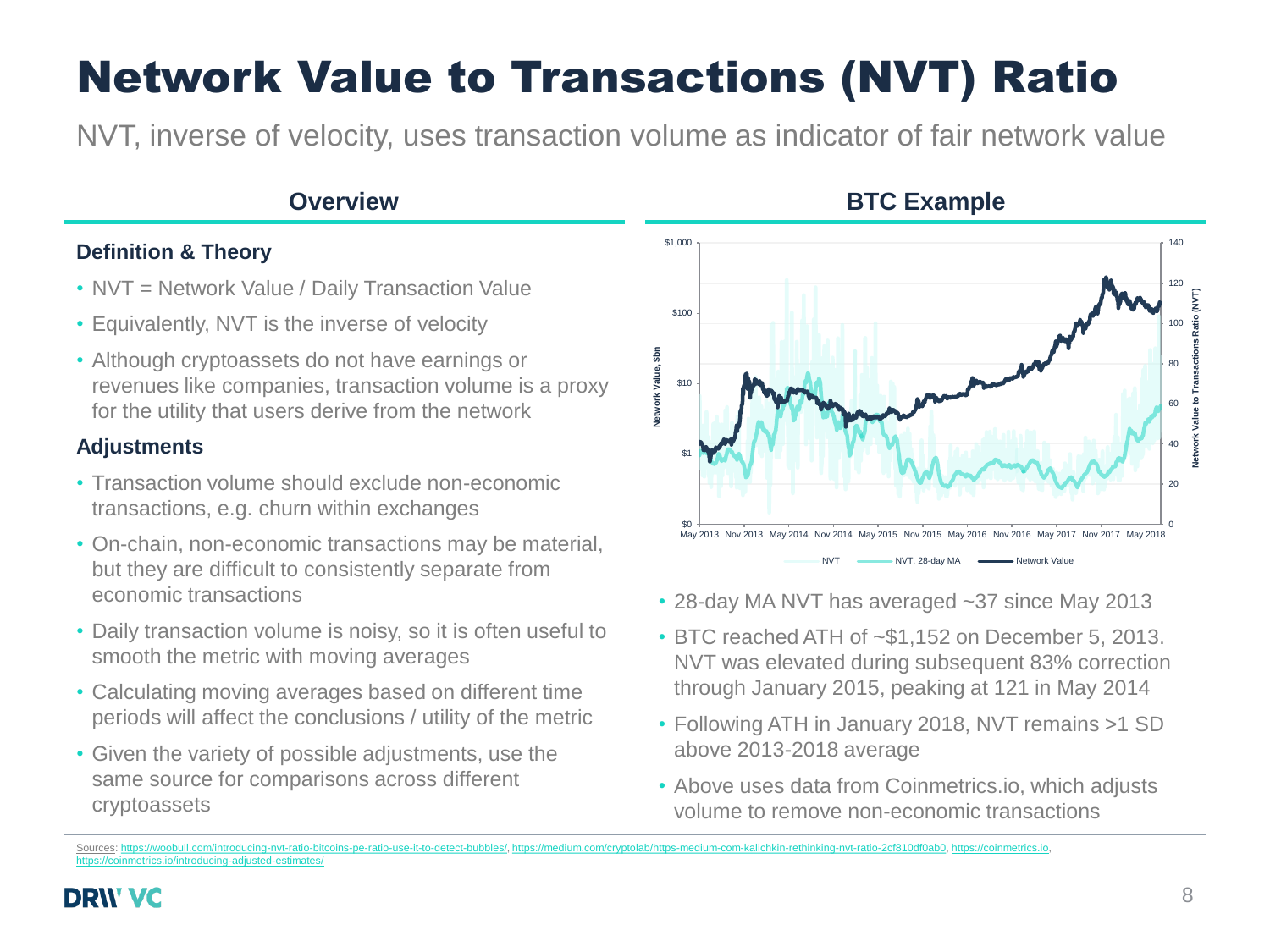# Network Value to Metcalfe (NVM) Ratio

NVM provides an indication of relative value based on active addresses

### **Overview <b>BTC Example**

### **Definition & Theory**

- Metcalfe's Law states that the value of a network is proportional to the square of the network nodes
- Because not all network connections are of equal value, others have suggested that network value is proportional to n • log n, known as Zipf's Law
- Ratio of actual network value to network value indicated by Metcalfe's or Zipf's Laws is an indicator of relative value; alternately, can use the two laws to determine range of plausible values

### **Calculation Details**

- Upper Bound:  $ln(NV) < a_1 + b_1 * 28MA[ln(n^2)]$
- Lower Bound:  $ln(NV) > a_2 + b_2 * 28MA[ln(n*ln(n))]$
- n is the number of active addresses in a given day
- 28MA represents taking the 28-day moving average of the indicated metric
- Constants a and b for each bound selected to provide the narrowest possible corridor



- Defining upper bound with Metcalfe's Law and lower bound with Zipf's law, BTC was relatively overpriced in late 2013 and relatively underpriced through 2015-2016
- Following correction in early 2018, BTC continues to trade near upper end of range as defined by Metcalfe's Law based on actual active addresses

Sources: https://medium.com/cryptolab/network-value-to-metcalfe-nym-ratio-fd59ca3add76, [https://spectrum.ieee.org/computing/networks/metcalfes-law-is-wrong/1,](https://spectrum.ieee.org/computing/networks/metcalfes-law-is-wrong/1) [https://coinmetrics.io,](https://coinmetrics.io/) https://coi [estimates/](https://coinmetrics.io/introducing-adjusted-estimates/)

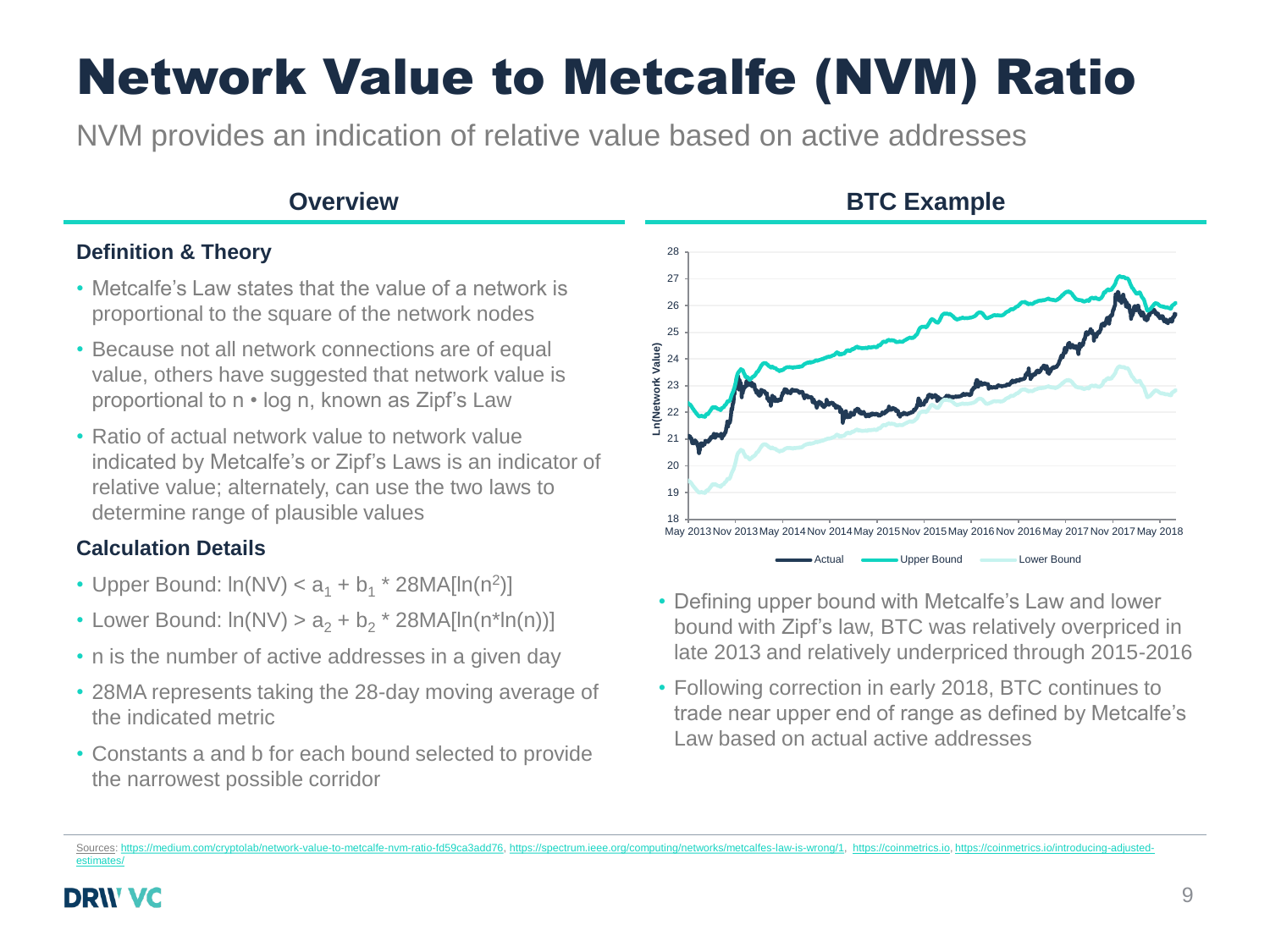

## Income Approach

Portfolio Competition with Gold & Fiat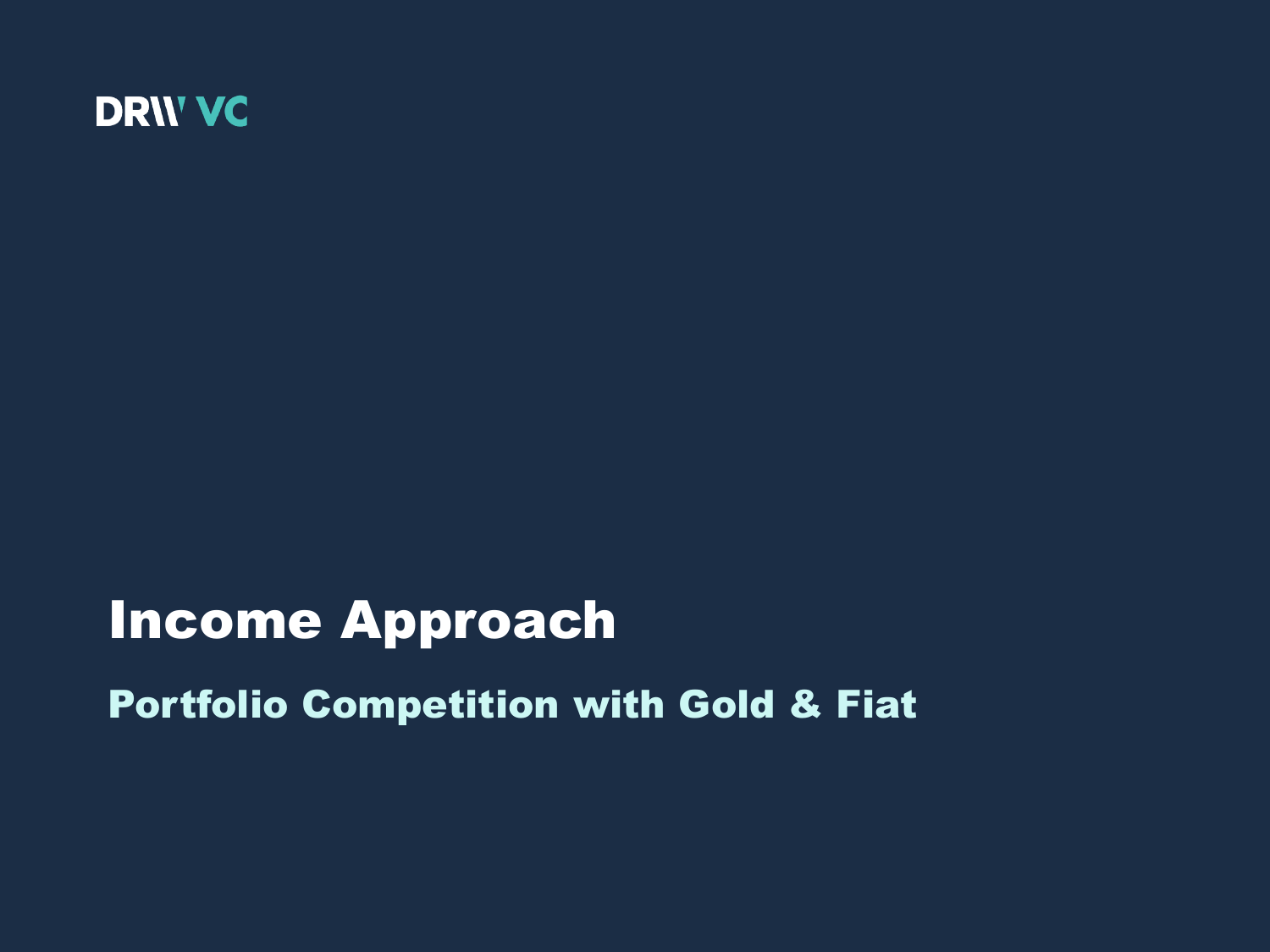# Portfolio Competition with Gold & Fiat

Store of value use case with crypto replacing portion of gold, currency reserves

- Method to assess store of value function of cryptoassets based on projected future benefit
- Assumes that some portion of individuals and entities will substitute cryptocurrencies for foreign currency reserves, gold as a financial asset, and high inflation fiat currencies
- Apply method by:
	- 1. Forecasting applicable future aggregate demand
	- 2. Estimating share captured by cryptoasset over time
	- 3. Projecting cryptoasset supply curve
	- 4. Calculating projected prices in each future period
- Advantages: Simple to apply and relatively few key variables for sensitivity analysis
- Disadvantage: Does not consider utility other than store of value function

### **Overview <b>BTC Example**

- Wedbush analysts Gil Luria and Aaron Turner published the first sell-side institutional research report covering BTC in December 2013
- Report, titled "Bitcoin: Intrinsic Value as Conduit for Disruptive Payment Network Technology," included the following application of the portfolio competition method:

| 1. Forecasting applicable future aggregate demand                                                                                                     | <b>Example Application of Portfolio Competition Method</b>                               |                          |
|-------------------------------------------------------------------------------------------------------------------------------------------------------|------------------------------------------------------------------------------------------|--------------------------|
| 2. Estimating share captured by cryptoasset over time                                                                                                 | Global Foreign Currency Reserves, \$mn<br>Money Supply in High-Inflation Countries, \$mn | \$7,453,736<br>4,305,488 |
| 3. Projecting cryptoasset supply curve                                                                                                                | Gold as Financial Asset, \$mn                                                            | 1,900,000                |
| 4. Calculating projected prices in each future period                                                                                                 | Total Potential Aggregate Demand, \$mn<br>Penetration of Potential Demand                | \$13,659,224<br>$1.0\%$  |
| • Advantages: Simple to apply and relatively few key<br>variables for sensitivity analysis                                                            | BTC Market Cap at Full Adoption, \$mn<br>Years to Achieving Peak Penetration             | 136,592<br>S<br>10       |
| • Disadvantage: Does not consider utility other than store                                                                                            | Est. 1-Year (2014) Market Cap, \$mn<br>Est. 2014 BTC Supply, mn                          | \$<br>13,659<br>13.1     |
| of value function                                                                                                                                     | 1-Year (2014) BTC Price Target                                                           | 1,041<br>S.              |
|                                                                                                                                                       |                                                                                          |                          |
| Source: Luria, G. and Turner, A., "Bitcoin: Intrinsic Value as Conduit for Disruptive Payment Network Technology," Wedbush Securities, December 2013. |                                                                                          |                          |

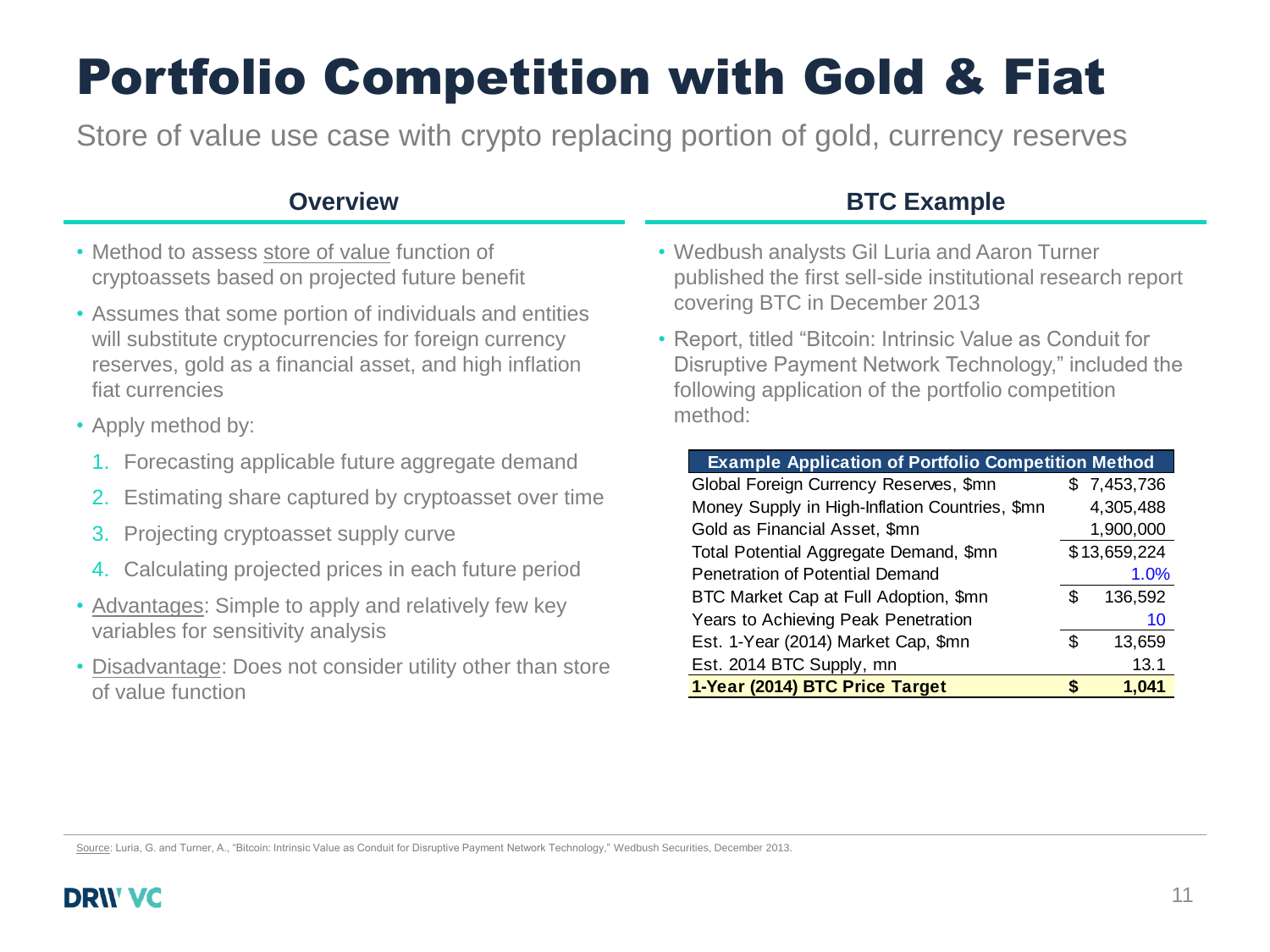

## Income Approach

Cryptoasset Equation of Exchange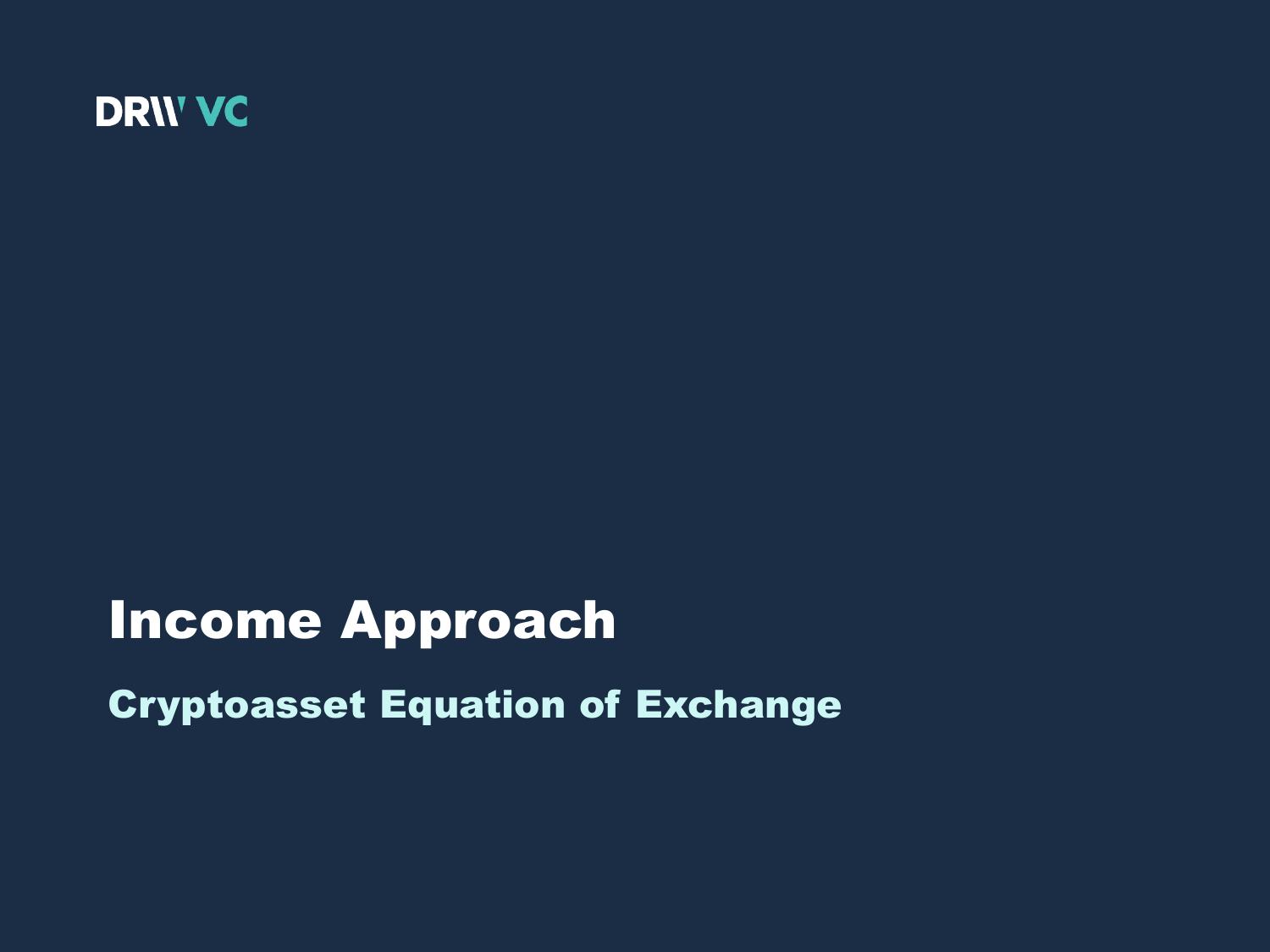# Cryptoasset Equation of Exchange

Modified equation of exchange to value crypto utility other than as store of value

### • **Overview**

- Cryptocurrency functions other than as a store of value require more nuanced valuation approaches
- Equation of exchange, MV = PQ, underlies monetarist economic theory and relates money supply (M) and velocity/turnover of money (V) with average price level (P) and quantity of goods and services produced (Q)
- Cryptoasset protocols are analogous to simplified economies, with "GDP" equal to the aggregate costs of the resource of the resource being provisioned. In other words, PQ represents the exchange of value in a cryptoeconomy

### • **Advantages**

- Flexible model that is adaptable to a wide variety of cryptoasset use cases beyond just store of value
- Application of the equation of exchange highlights the different token value-drivers and potential incentives of users and speculators as a token economy evolves

### • **Disadvantages**

- Model inputs must be estimated based on limited historical data that often needs adjustments, e.g. removing noneconomic transaction volume from velocity estimates
- Model inputs are interrelated and dynamic over time, e.g. relationship between market price, current utility value, and expected future utility value can lead to a changing proportion of users and speculators holding tokens

Sources: <https://www.britannica.com/topic/monetarism#ref184445> and <https://medium.com/@cburniske/cryptoasset-valuations-ac83479ffca7>

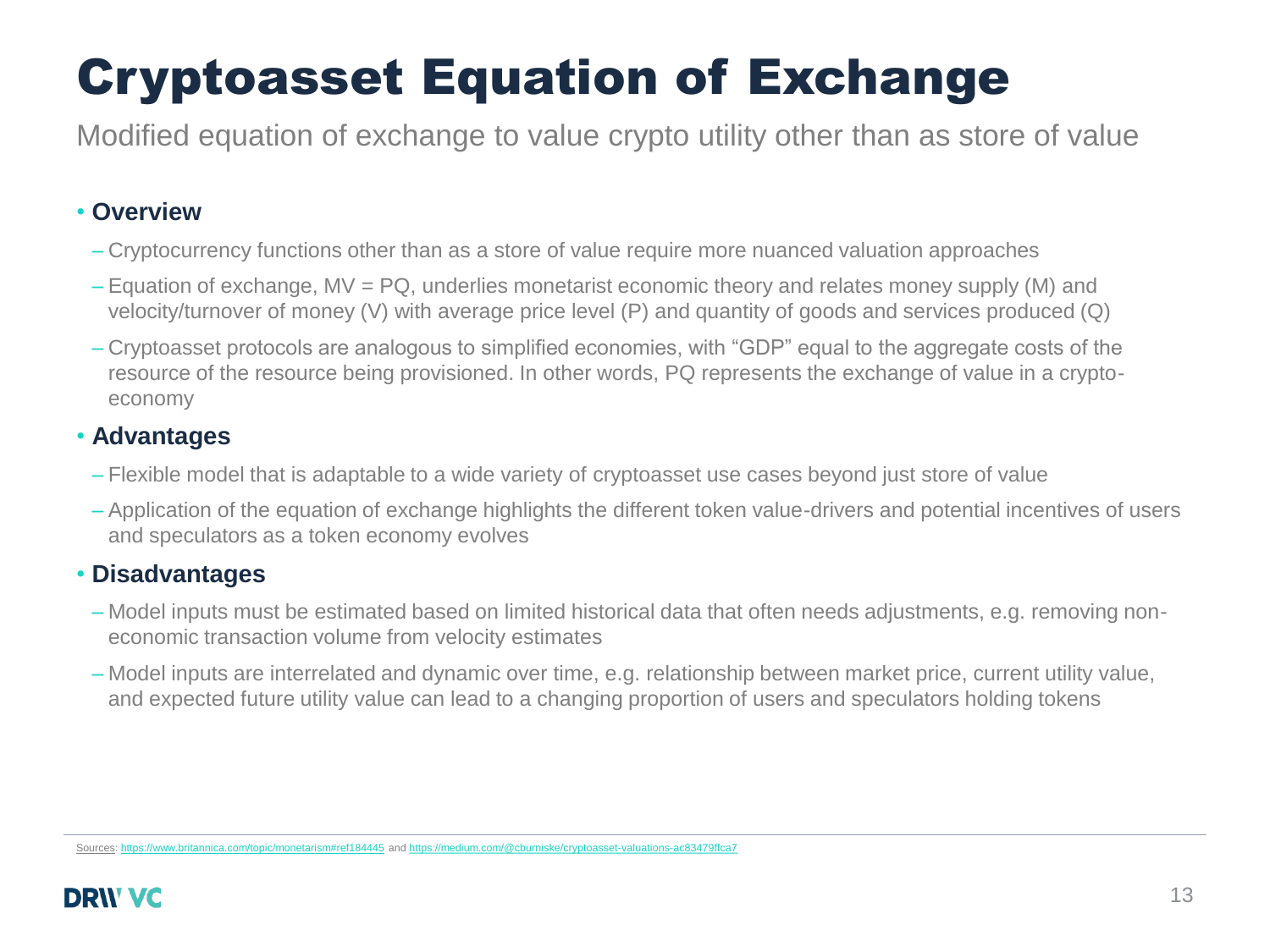# Cryptoasset Equation of Exchange

Network value is linked to the cost of digital resource being provisioned



Sources: See Pfeffer, J., *An (Institutional) Investor's Take on Cryptoassets. 2017.* or <https://medium.com/@cburniske/cryptoasset-valuations-ac83479ffca7> for additional discussions of the equation of exchange

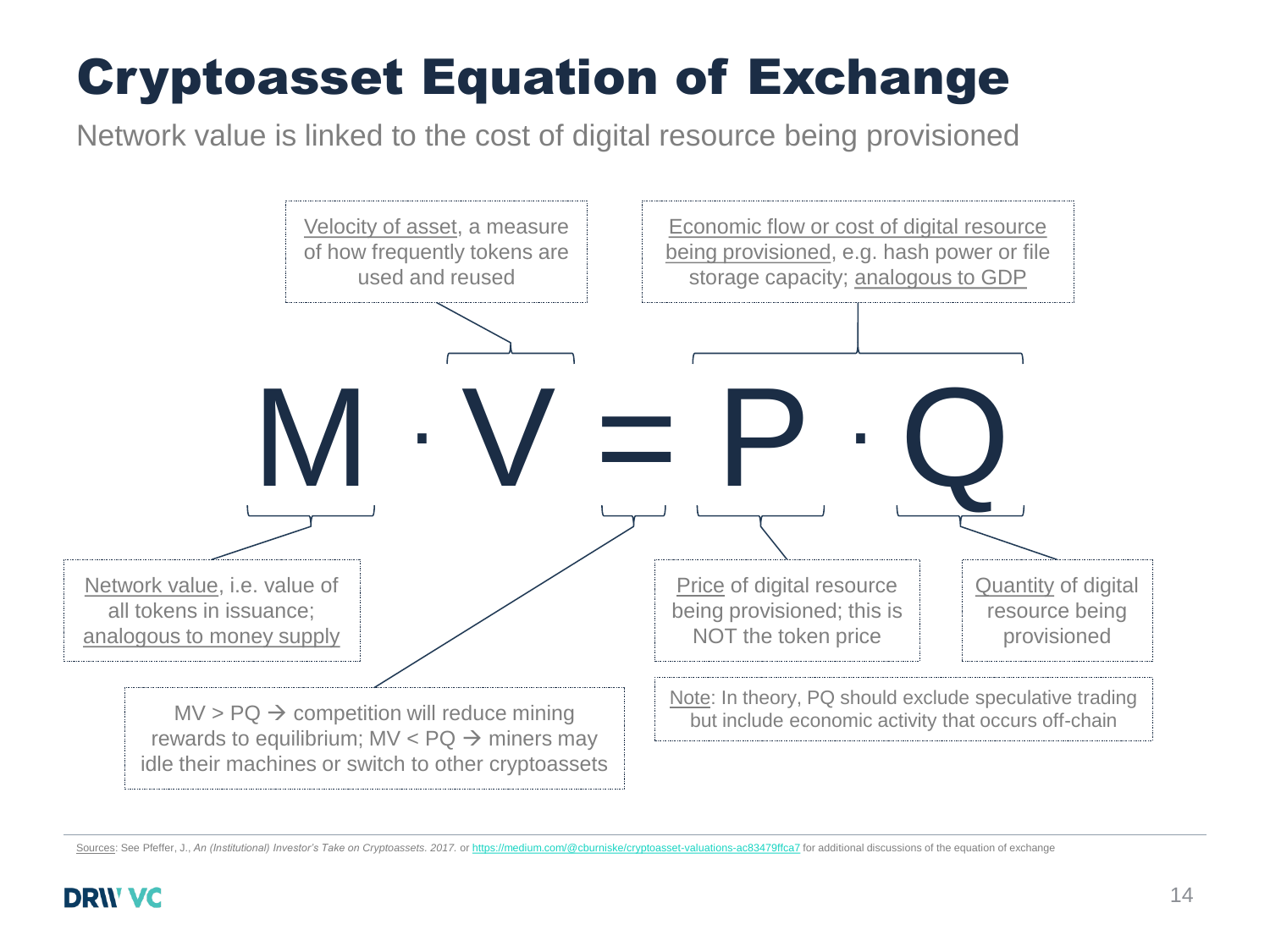### Example applying equation of exchange to used car history report use case

### • **Token Use Case**

- Hypothetical Vehicle History Token, VHT, launching to challenge incumbents in vehicle history report (VHR) market
- Dealers and retail customers purchase VHRs when purchasing used cars to verify and evaluate age, service record, number of owners, mileage, open recalls, use type, theft records, and other metrics
- Highly concentrated market led by Carfax, owned by IHS Markit, and AutoCheck, offered by Experian
- Blockchain solution has the potential to replace centralized providers that earn economic rents from users by incentivizing market participants to share and validate data

### • **Outline of Approach**

- Forecast project's economic flows, PQ, using top-down, bottom-up, or another approach
- Estimate annual velocity, V, based on historical analysis of comparable tokens or other assets
- Determine monetary base, M, by dividing PQ / V
- Project free-float token supply based on token sale structure, mining schedule, vesting/lockups, etc.
- Calculate current utility value and discounted expected utility value in each forecasted period to arrive at current estimate of token's intrinsic value

### • **Note**

- Vehicle History Token, VHT, is a hypothetical token not based on any actual token or company
- The following is an example of the application of the equation of exchange to valuing crypto tokens and includes many simplifications that may not be appropriate in a real-world scenario
- Equation of exchange valuation is only one technique for evaluating token projects. A complete analysis should include a variety of quantitative and qualitative analyses of valuation, pricing, strategy, and other factors

## **DRIV VC**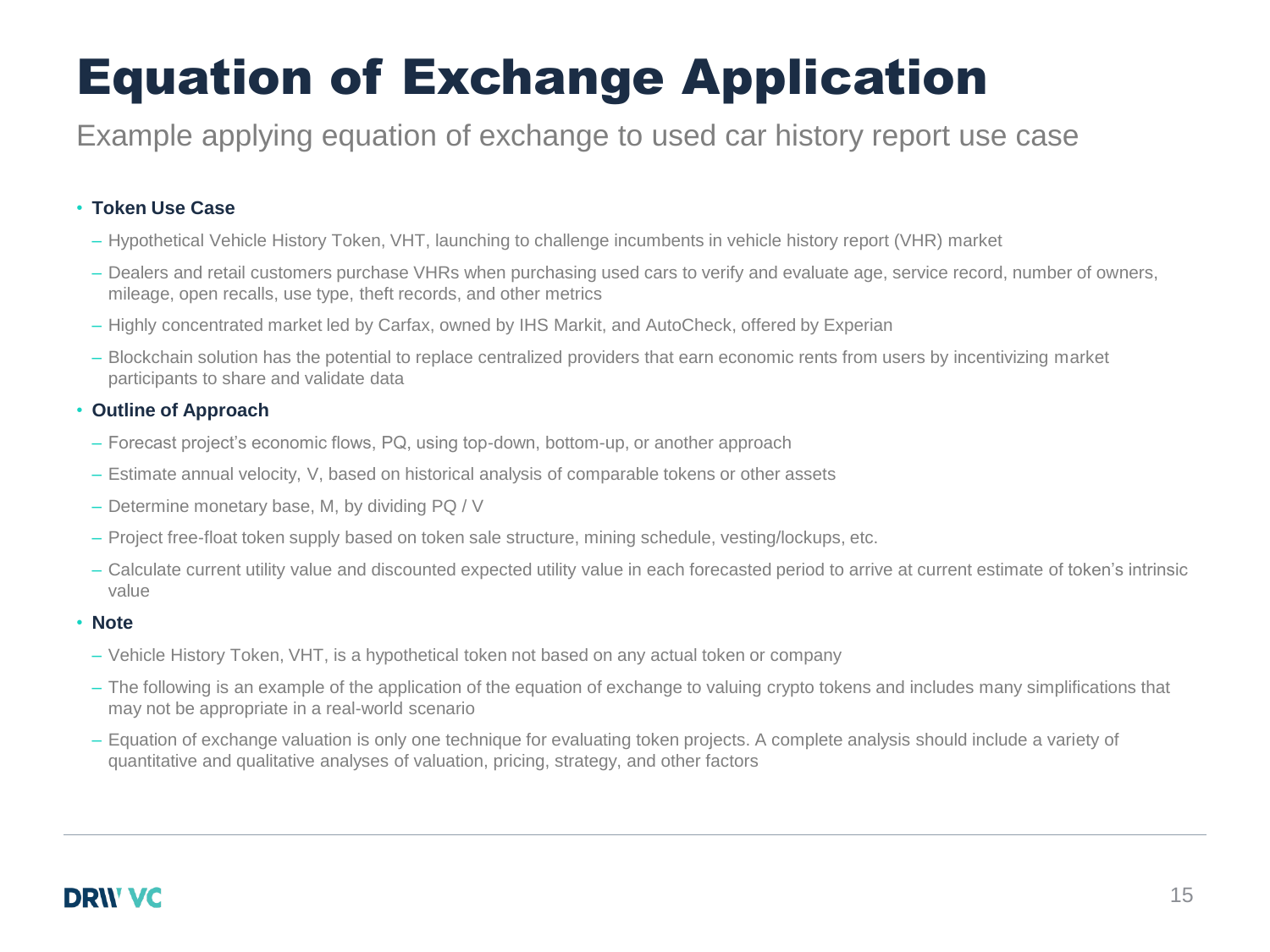Economic flow, PQ, can be estimated using top-down analysis or other methods

| <b>Market Size</b><br><b>Market Share</b>                                                                                     | <b>Economic Flow</b>                                                                                                                                                               |           | <b>Annual Velocity</b> |           | Monetary Base                                                                                                                           |           | <b>Token Supply</b> |                | <b>Future Value</b>                                                                                                                                    |           | <b>Discounted</b><br>Value |
|-------------------------------------------------------------------------------------------------------------------------------|------------------------------------------------------------------------------------------------------------------------------------------------------------------------------------|-----------|------------------------|-----------|-----------------------------------------------------------------------------------------------------------------------------------------|-----------|---------------------|----------------|--------------------------------------------------------------------------------------------------------------------------------------------------------|-----------|----------------------------|
|                                                                                                                               | 2018                                                                                                                                                                               | 2019      | 2020                   | 2021      | 2022                                                                                                                                    | 2023      | 2024                | 2025           | 2026                                                                                                                                                   | 2027      | 2028                       |
| Used Vehicle Sales, millions                                                                                                  | 39.5                                                                                                                                                                               | 39.7      | 39.9                   | 40.1      | 40.3                                                                                                                                    | 40.5      | 40.7                | 40.9           | 41.1                                                                                                                                                   | 41.3      | 41.5                       |
| % Growth                                                                                                                      | 0.5%                                                                                                                                                                               | 0.5%      | 0.5%                   | 0.5%      | 0.5%                                                                                                                                    | 0.5%      | 0.5%                | 0.5%           | 0.5%                                                                                                                                                   | 0.5%      | 0.5%                       |
| $(2)$ # of Paid Reports per Used Vehicle Sale                                                                                 | 2.5                                                                                                                                                                                | 2.5       | 2.5                    | 2.5       | 2.5                                                                                                                                     | 2.5       | 2.5                 | 2.5            | 2.5                                                                                                                                                    | 2.5       |                            |
| Vehicle History Reports, millions                                                                                             | 98.8                                                                                                                                                                               | 99.2      | 99.7                   | 100.2     | 100.7                                                                                                                                   | 101.2     | 101.7               | 102.3          | 102.8                                                                                                                                                  | 103.3     | 103.8                      |
| (3) Cost Per Report                                                                                                           | \$15.00                                                                                                                                                                            | \$15.00   | \$15.00                | \$15.00   | \$15.00                                                                                                                                 | \$15.00   | \$15.00             | \$15.00        | \$15.00                                                                                                                                                | \$15.00   | \$15.00                    |
| Addressable Market, \$mn                                                                                                      | \$1,481.3                                                                                                                                                                          | \$1,488.7 | \$1,496.1              | \$1,503.6 | \$1,511.1                                                                                                                               | \$1,518.7 | \$1,526.2           | \$1,533.9      | \$1,541.5                                                                                                                                              | \$1,549.3 | \$1,557.0                  |
| <b>VHT Market Share</b>                                                                                                       | 0.3%                                                                                                                                                                               | 0.7%      | 1.5%                   | 3.2%      | 5.9%                                                                                                                                    | 9.1%      | 11.8%               | 13.5%          | 14.3%                                                                                                                                                  | 14.7%     | 14.9%                      |
| <b>VHT Economic Flow (PQ), \$mn</b>                                                                                           | \$4.2                                                                                                                                                                              | \$9.8     | \$22.4                 | \$47.6    | \$88.8                                                                                                                                  | \$138.5   | \$180.6             | \$207.1        | \$221.0                                                                                                                                                | \$228.0   | \$231.7                    |
| <b>Market Adoption Curve Assumptions</b><br>Peak Market Share<br>Start of Fast Growth, year<br>Takeover Time, number of years | 15.0%<br>2020<br>5.0                                                                                                                                                               |           |                        |           |                                                                                                                                         |           |                     |                |                                                                                                                                                        |           |                            |
| Used vehicle sales based on<br>Cox Automotive estimate for<br>2018 and continued growth at<br>2017-2018 growth rate, 0.5%     | $\mathbf{2}$<br>Blended estimate of 2.5 paid<br>reports per used vehicle sale<br>includes dealer reports, reports<br>run by consumers, and sales<br>without vehicle history report |           |                        |           | Forecasted pricing less than<br>Carfax (\$40-100), AutoCheck<br>(\$25) retail prices due to<br>reduction of "centralization"<br>mark-up |           |                     | $\overline{4}$ | Market adoption modeled as S-<br>curve where "fast growth"<br>begins at 10% of peak market<br>share, "takeover time"<br>represents time to 90% of peak |           |                            |

- **Top-down flow estimates**: Illustrated above, addressable market size and an assumed market share used to arrive at economic flow, or PQ.
- **Bottom-up flow estimates**: For this use case, could also consider bottom-up forecast, e.g. based on number of dealerships in sales pipeline.
- Also consider: Another proxy for economic flow is the aggregate IT budget of centralized competitors, including energy use and capital charges. For most use cases, improvements in computing power and scaling solutions expected to exert downward pressure on PQ.

Sources: 2018 used vehicle sales forecast from "Cox Automotive 2018 Used Car Market Report & Outlook," Cox Automotive, March 2018. See [https://akapps.wordpress.com/2011/08/27/simple-s-curve/,](https://akapps.wordpress.com/2011/08/27/simple-s-curve/) for example, for explanation o market adoption curve methodology.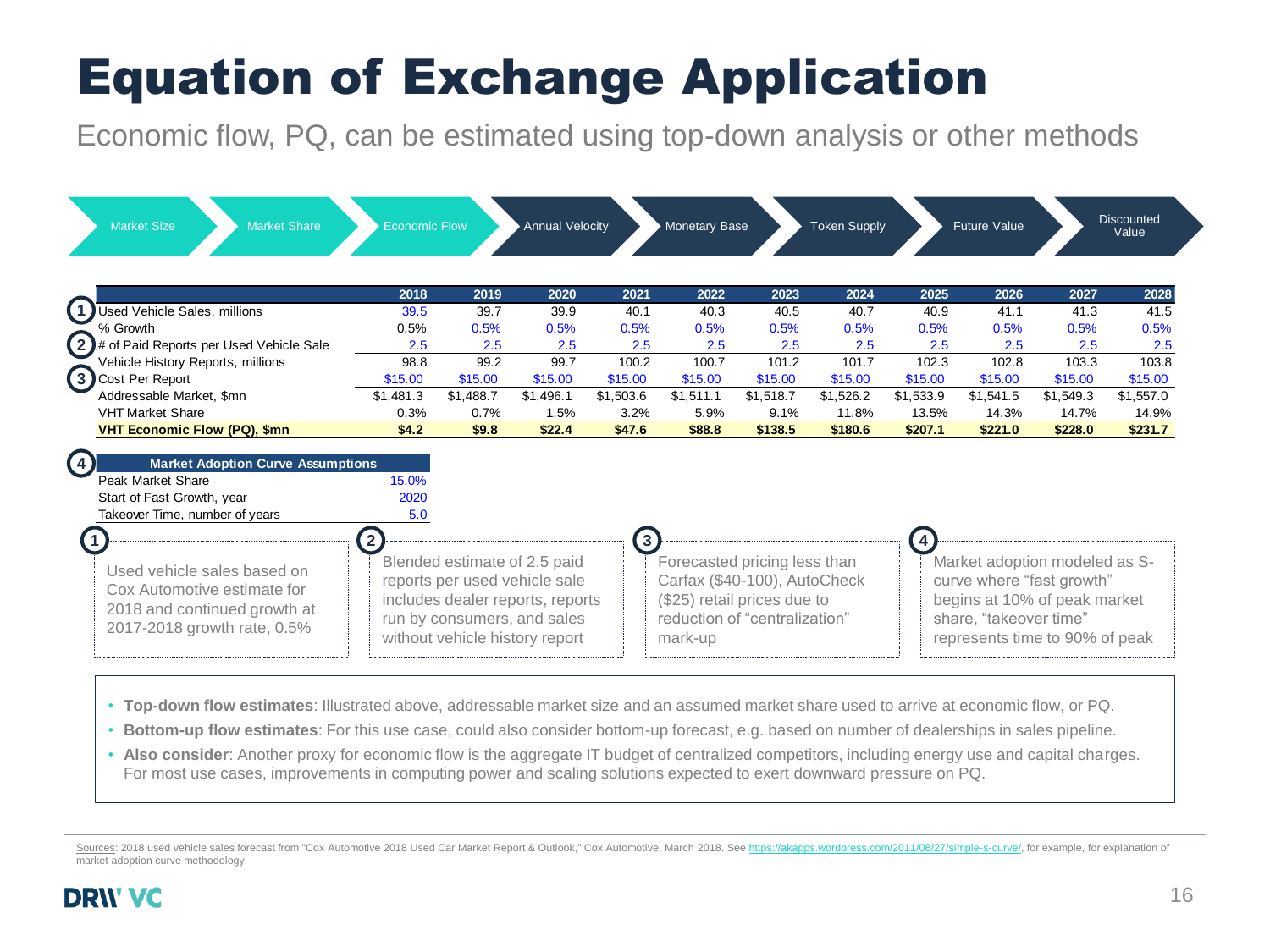Velocity, V, can be estimated based on historical or comps analysis



- **Use of velocity**: Model outputs are highly sensitive to velocity, which is the most difficult variable to forecast. There is considerable debate about how to precisely define, measure, and forecast velocity
- **Velocity increased by**: Users minimizing holdings of tokens, viewed as working capital, and lower barriers to trading between stores of value and utility tokens
- **Velocity reduced by**: Users holding tokens for speculation or as store of value, burning tokens, staking functions, other incentives to hold
- **Adjustments**: Velocity metrics should exclude speculative transactions and other transactions not associated with utility function, e.g. reshuffling balances between accounts, mining pool distributions, and spam/spoofing/manipulation. Per Coinmetrics, up to two-thirds of BTC and 45% of ETH transactions are non-economic. Also be aware of potential correlation between velocity and other variables, e.g. % tokens held by speculators

Sources: Federal Reserve Bank of St. Louis, Blockchain.com, Etherscan.io M1 includes currency in circulation (notes/coins, non-bank traveler's checks), demand deposits, and checkable deposits. M2 includes M1. saving deposi less than \$100k, and individual money market deposits. BTC and ETH velocity based on monthly average of annualized daily transactions divided by money supply. See also https://www.bloomberg.com/news/articles/2018-07-26/upransactions-have-no-economic-value for proportion of transactions that are non-economic

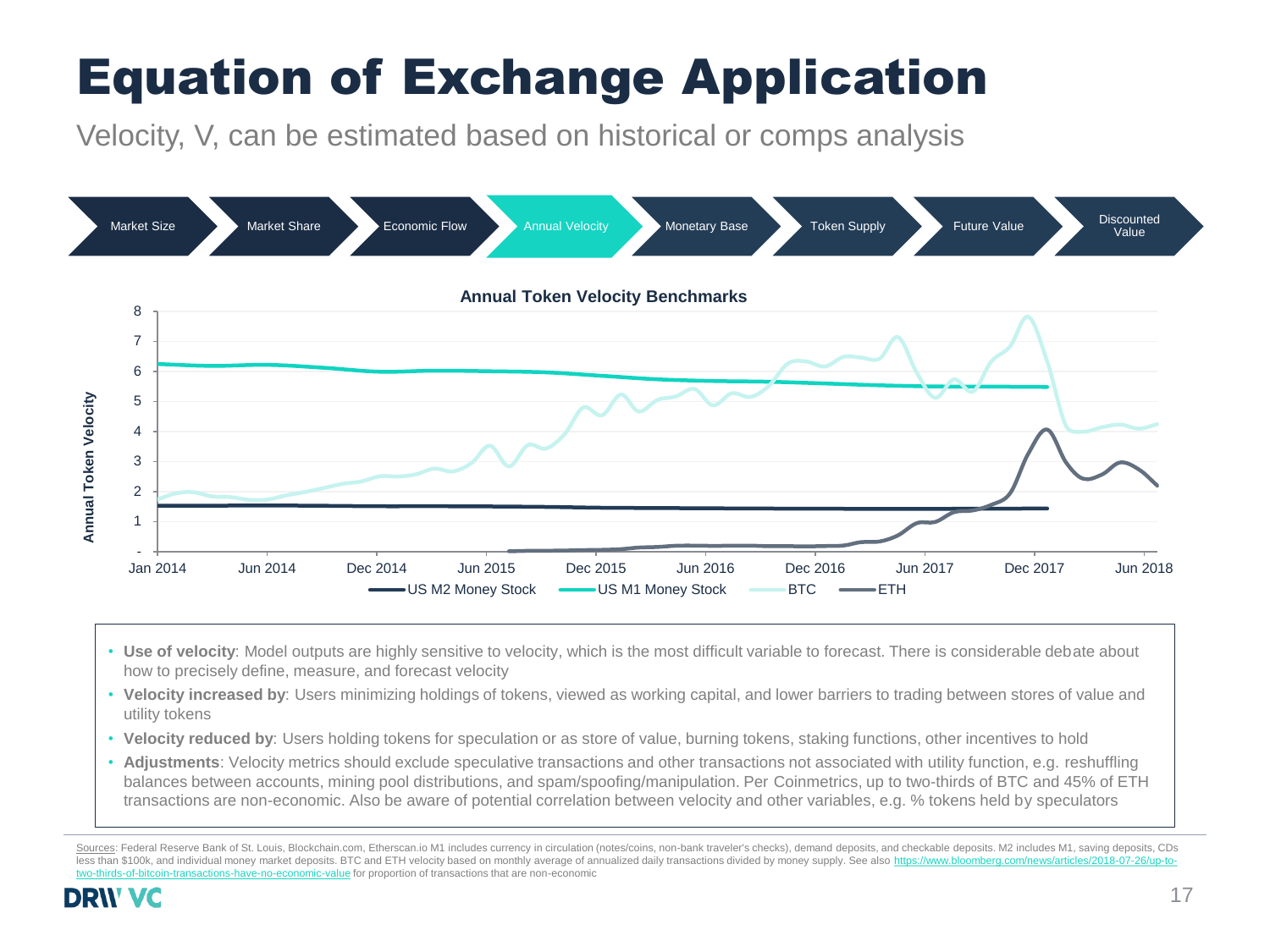Monetary base calculated based on formula,  $M = PQ / V$ 

| <b>Market Size</b><br>Market Share      | <b>Economic Flow</b> |           | <b>Annual Velocity</b> |           | <b>Monetary Base</b> |           | <b>Token Supply</b> |           | <b>Future Value</b> |           | <b>Discounted</b><br>Value |
|-----------------------------------------|----------------------|-----------|------------------------|-----------|----------------------|-----------|---------------------|-----------|---------------------|-----------|----------------------------|
|                                         | 2018                 | 2019      | 2020                   | 2021      | 2022                 | 2023      | 2024                | 2025      | 2026                | 2027      | 2028                       |
| Used Vehicle Sales, millions            | 39.5                 | 39.7      | 39.9                   | 40.1      | 40.3                 | 40.5      | 40.7                | 40.9      | 41.1                | 41.3      | 41.5                       |
| % Growth                                | 0.5%                 | 0.5%      | 0.5%                   | 0.5%      | 0.5%                 | 0.5%      | 0.5%                | 0.5%      | 0.5%                | 0.5%      | 0.5%                       |
| # of Paid Reports per Used Vehicle Sale | 2.5                  | 2.5       | 2.5                    | 2.5       | 2.5                  | 2.5       | 2.5                 | 2.5       | 2.5                 | 2.5       | 2.5                        |
| Vehicle History Reports, millions       | 98.8                 | 99.2      | 99.7                   | 100.2     | 100.7                | 101.2     | 101.7               | 102.3     | 102.8               | 103.3     | 103.8                      |
| Cost Per Report                         | \$15.00              | \$15.00   | \$15.00                | \$15.00   | \$15.00              | \$15.00   | \$15.00             | \$15.00   | \$15.00             | \$15.00   | \$15.00                    |
| Addressable Market, \$mn                | \$1,481.3            | \$1,488.7 | \$1,496.1              | \$1,503.6 | \$1.511.1            | \$1,518.7 | \$1,526.2           | \$1,533.9 | \$1,541.5           | \$1,549.3 | \$1,557.0                  |
| <b>VHT Market Share</b>                 | 0.3%                 | 0.7%      | 1.5%                   | 3.2%      | 5.9%                 | 9.1%      | 11.8%               | 13.5%     | 14.3%               | 14.7%     | 14.9%                      |

VHT Economic Flow (PQ), \$mn \$4.2 \$9.8 \$22.4 \$47.6 \$88.8 \$138.5 \$180.6 \$207.1 \$221.0 \$228.0 \$231.7 Annual Velocity (V) 4.0 4.0 4.0 4.0 4.0 4.0 4.0 4.0 4.0 4.0 **Monetary Base (M = PQ / V), \$mn \$1.0 \$2.5 \$5.6 \$11.9 \$22.2 \$34.6 \$45.2 \$51.8 \$55.3 \$57.0 \$57.9**

## **M = PQ / V, where M is the monetary base, or token market cap**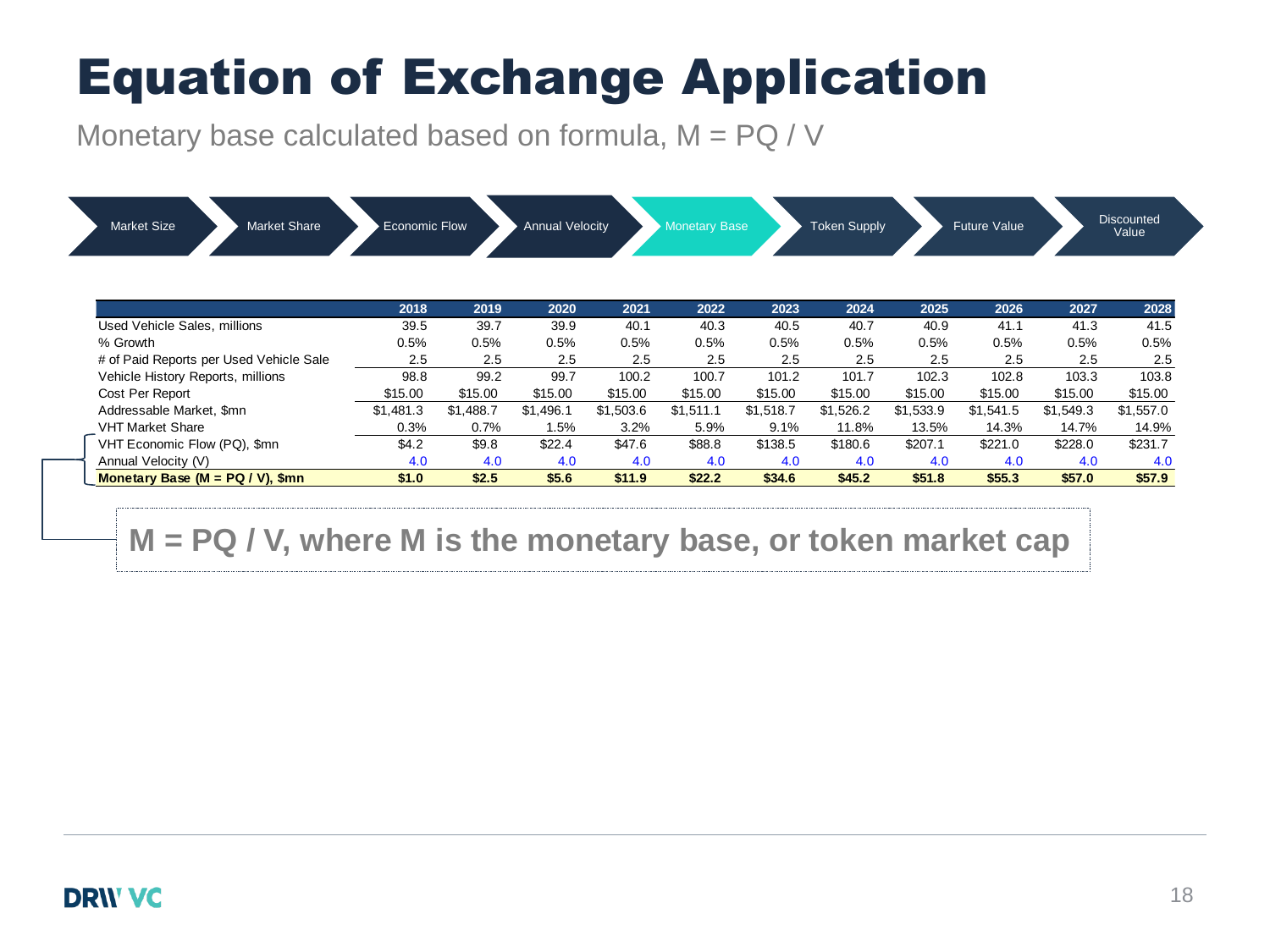Free float token supply modeled based on planned distribution, lockups, etc.

| <b>Market Share</b><br><b>Market Size</b> |            | <b>Economic Flow</b> | <b>Annual Velocity</b> |                          | <b>Monetary Base</b> |                          | <b>Token Supply</b> |            | <b>Future Value</b>      |            | <b>Discounted</b><br>Value |
|-------------------------------------------|------------|----------------------|------------------------|--------------------------|----------------------|--------------------------|---------------------|------------|--------------------------|------------|----------------------------|
|                                           | 2018       | 2019                 | 2020                   | 2021                     | 2022                 | 2023                     | 2024                | 2025       | 2026                     | 2027       | 2028                       |
| Tokens Released                           |            |                      |                        |                          |                      |                          |                     |            |                          |            |                            |
| Private Sale                              | 833,333    | 833,333              | 833,333                | $\overline{\phantom{0}}$ |                      |                          |                     |            |                          |            |                            |
| <b>Public Sale</b>                        | 37,500,000 |                      |                        | $\overline{a}$           | $\overline{a}$       | $\overline{\phantom{0}}$ | $\overline{a}$      |            | $\overline{\phantom{a}}$ |            |                            |
| Team                                      | 1,250,000  | 1,250,000            | ,250,000               | 1,250,000                | $\overline{a}$       | $\blacksquare$           | $\overline{a}$      |            |                          |            |                            |
| Foundation                                | 250,000    | 250,000              | 250,000                | 250,000                  | 250,000              | 250,000                  | 250,000             | 250,000    | 250,000                  | 250,000    | 250,000                    |
| Total Tokens Released                     | 39,833,333 | 2,333,333            | 2,333,333              | 1,500,000                | 250,000              | 250,000                  | 250,000             | 250,000    | 250,000                  | 250,000    | 250,000                    |
| Aggregate Token Supply                    | 39,833,333 | 42,166,667           | 44,500,000             | 46,000,000               | 46,250,000           | 46,500,000               | 46,750,000          | 47,000,000 | 47,250,000               | 47,500,000 | 47,750,000                 |
| % Held by Speculators                     | 50.0%      | 47.5%                | 45.1%                  | 42.9%                    | 40.7%                | 38.7%                    | 36.8%               | 34.9%      | 33.2%                    | 31.5%      | 29.9%                      |
| <b>Free Float Token Supply</b>            | 19,916,667 | 22,137,500           | 24,419,375             | 26,280,375               | 27,414,543           | 28,509,593               | 29,567,227          | 30,589,074 | 31,576,692               | 32,531,577 | 33,455,156                 |

| <b>Token Supply Assumptions</b>                                                 |                                           |                                                                                                                                                                                                                                            |
|---------------------------------------------------------------------------------|-------------------------------------------|--------------------------------------------------------------------------------------------------------------------------------------------------------------------------------------------------------------------------------------------|
| <b>Total Token Supply</b>                                                       | 50,000,000                                |                                                                                                                                                                                                                                            |
| Private Sale<br>Public Sale<br>Team<br>Foundation<br>Total                      | 5.0%<br>75.0%<br>10.0%<br>10.0%<br>100.0% | Token supply modeled based on<br>distribution, lockup / vesting schedule,<br>foundation distribution schedule, etc.<br>from whitepaper. Also consider mining<br>rewards, if applicable                                                     |
| Private Sale Lockup, years<br>Team Vesting, years<br>Foundation Lifetime, years | 3.0<br>4.0<br>20.0                        |                                                                                                                                                                                                                                            |
| Initial % Held by Speculators<br>Annual Decrease in % Held by Speculators       | 50%<br>5%                                 | Tokens held by speculators reduce<br>free float. As token economy moves<br>closer to equilibrium, token users<br>should replace speculators. Also<br>consider other mechanisms /<br>incentives that reduce float, such as<br>staked tokens |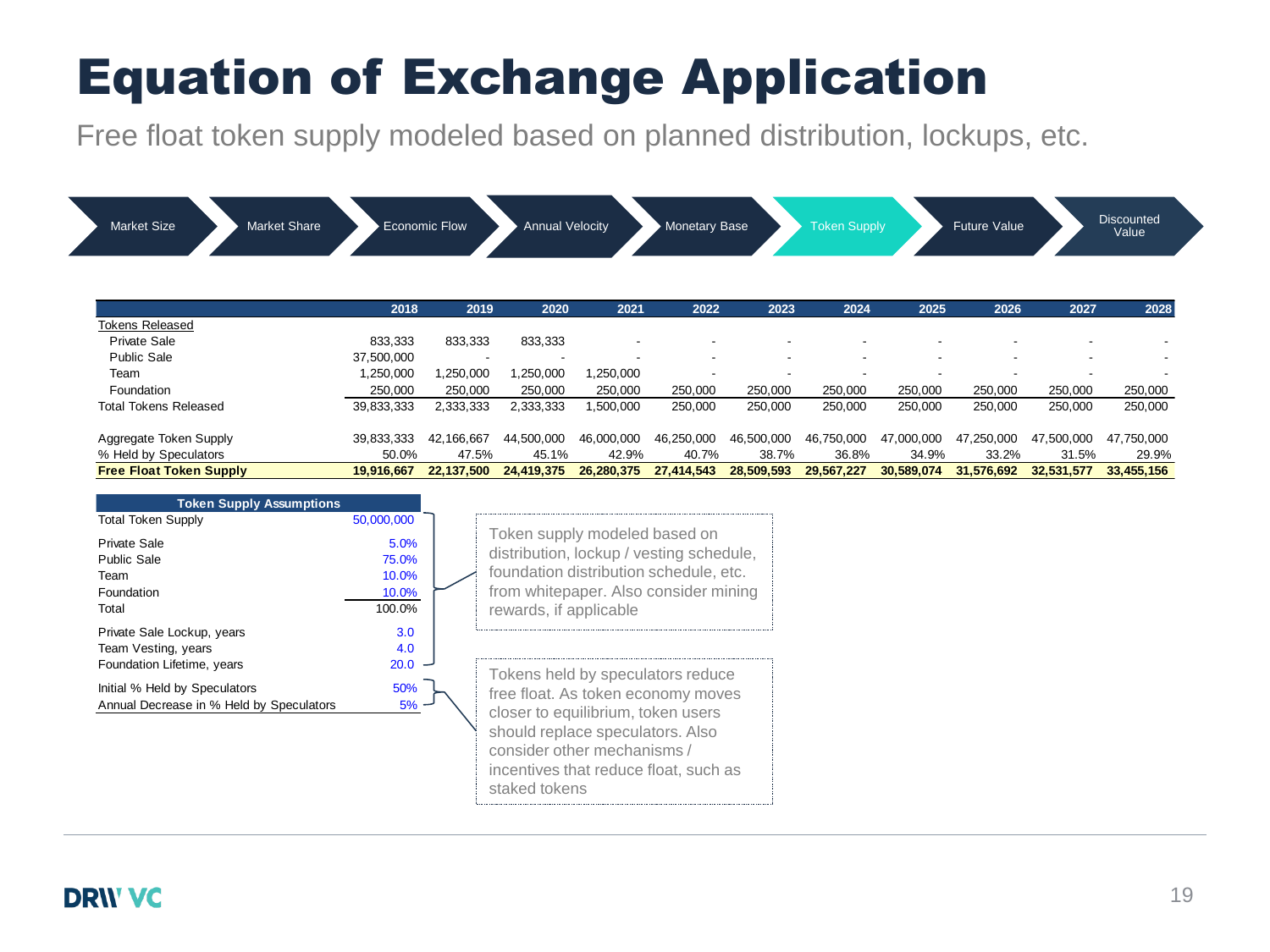Future token value based on forecasted monetary base and token supply

| <b>Market Size</b><br><b>Market Share</b>                                                                                                       | <b>Economic Flow</b>                                           |               | <b>Annual Velocity</b> |               | Monetary Base                                         |                | <b>Token Supply</b> |                | <b>Future Value</b>                                                                                                                                                                                                                                                                                                                                                    |                | <b>Discounted</b><br>Value |
|-------------------------------------------------------------------------------------------------------------------------------------------------|----------------------------------------------------------------|---------------|------------------------|---------------|-------------------------------------------------------|----------------|---------------------|----------------|------------------------------------------------------------------------------------------------------------------------------------------------------------------------------------------------------------------------------------------------------------------------------------------------------------------------------------------------------------------------|----------------|----------------------------|
|                                                                                                                                                 | 2018                                                           | 2019          | 2020                   | 2021          | 2022                                                  | 2023           | 2024                | 2025           | 2026                                                                                                                                                                                                                                                                                                                                                                   | 2027           | 2028                       |
| Monetary Base (M), \$mn<br>Free Float Token Supply, millions                                                                                    | \$0.4<br>19.9                                                  | \$1.0<br>22.1 | \$2.5<br>24.4          | \$5.6<br>26.3 | \$12.0<br>27.4                                        | \$22.3<br>28.5 | \$34.8<br>29.6      | \$45.4<br>30.6 | \$52.0<br>31.6                                                                                                                                                                                                                                                                                                                                                         | \$55.5<br>32.5 | \$57.3<br>33.5             |
| <b>Current Utility Value</b>                                                                                                                    | 0.0220<br>\$.                                                  | 0.0474        | 0.1013                 | $0.2145$ \$   | 0.4363                                                | 0.7828<br>-\$  | 1.1772<br>- \$      | 1.4835<br>- \$ | 1.6476<br>- \$                                                                                                                                                                                                                                                                                                                                                         | 1.7071         | 1.7124                     |
| <b>Discount Rate</b><br>∟End Year<br>2023 Utility Value<br><b>Discount Factor</b><br><b>Discounted 2023 Utility Value</b><br>2018 Utility Value | $50.0\%$<br>2023<br>0.7828<br>0.1317<br>0.1031<br>0.0220<br>\$ |               |                        |               | discount rate of 30-70%* based on the project stage   |                |                     |                | • Some market participants advocate use of a "crypto CAPM" where<br>$discount$ rate = risk-free rate + cryptoasset beta x crypto risk premium<br>However, short history of the asset class and limitations of available<br>market indices make it difficult to estimate the relevant variables<br>• Therefore, it may be more appropriate to apply a "venture capital" |                |                            |
|                                                                                                                                                 |                                                                |               |                        |               | should be compared to available market prices         |                |                     |                | • Estimates of current utility value and discounted future utility value                                                                                                                                                                                                                                                                                               |                |                            |
| Discounted future utility value is sensitive to choice of                                                                                       |                                                                |               |                        |               | utility value, consistent with an early-stage project |                |                     |                | • In this example, discounted future utility value is higher than current                                                                                                                                                                                                                                                                                              |                |                            |
| terminal year. One reason is that we are using a single<br>discount rate, but required rate of return should decline as<br>project matures      |                                                                |               |                        |               | percentage of discounted future utility value         |                |                     |                | As the project matures, expect current utility value to increase as a                                                                                                                                                                                                                                                                                                  |                |                            |
|                                                                                                                                                 |                                                                |               |                        |               | adjusting assumptions to ensure internal consistency  |                |                     |                | • Potential next steps in the valuation include sensitivity analysis and                                                                                                                                                                                                                                                                                               |                |                            |

Note: For a discussion of VC discount rates, see Bhagat, Sanjai, "Why do venture capitalists use such high discount rates?" The Journal of Risk Finance, 2014. See https://medium.com/@cburniske/the-crypto-j-curve-be5fdddafa discussion of the relative contributions of current utility value and discounted expected utility value to price.

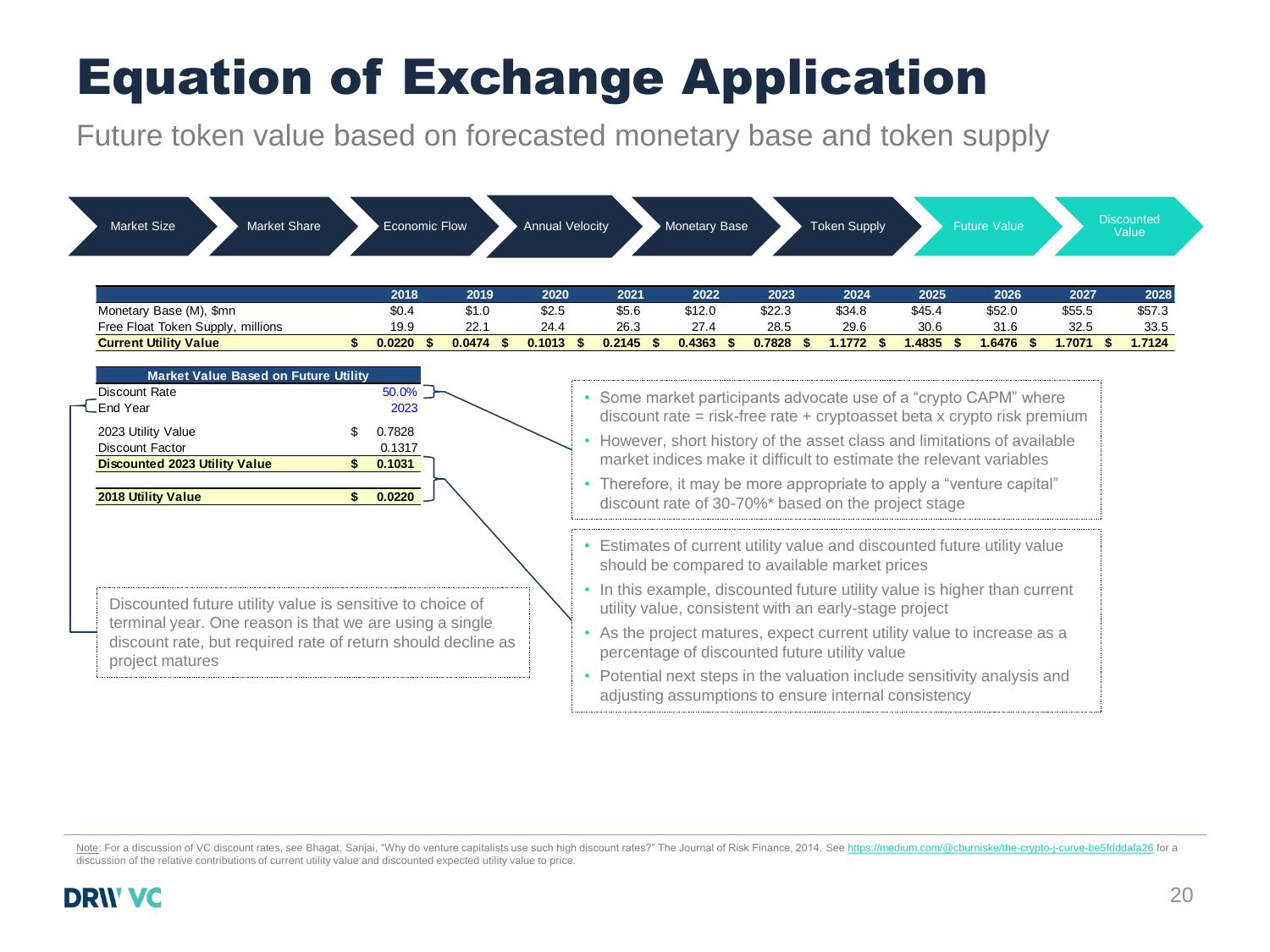







Together with Cumberland - a DRW Company, a global leader in cryptoassets, we selectively participate in ICOs.

### **contact@drwvc.com**